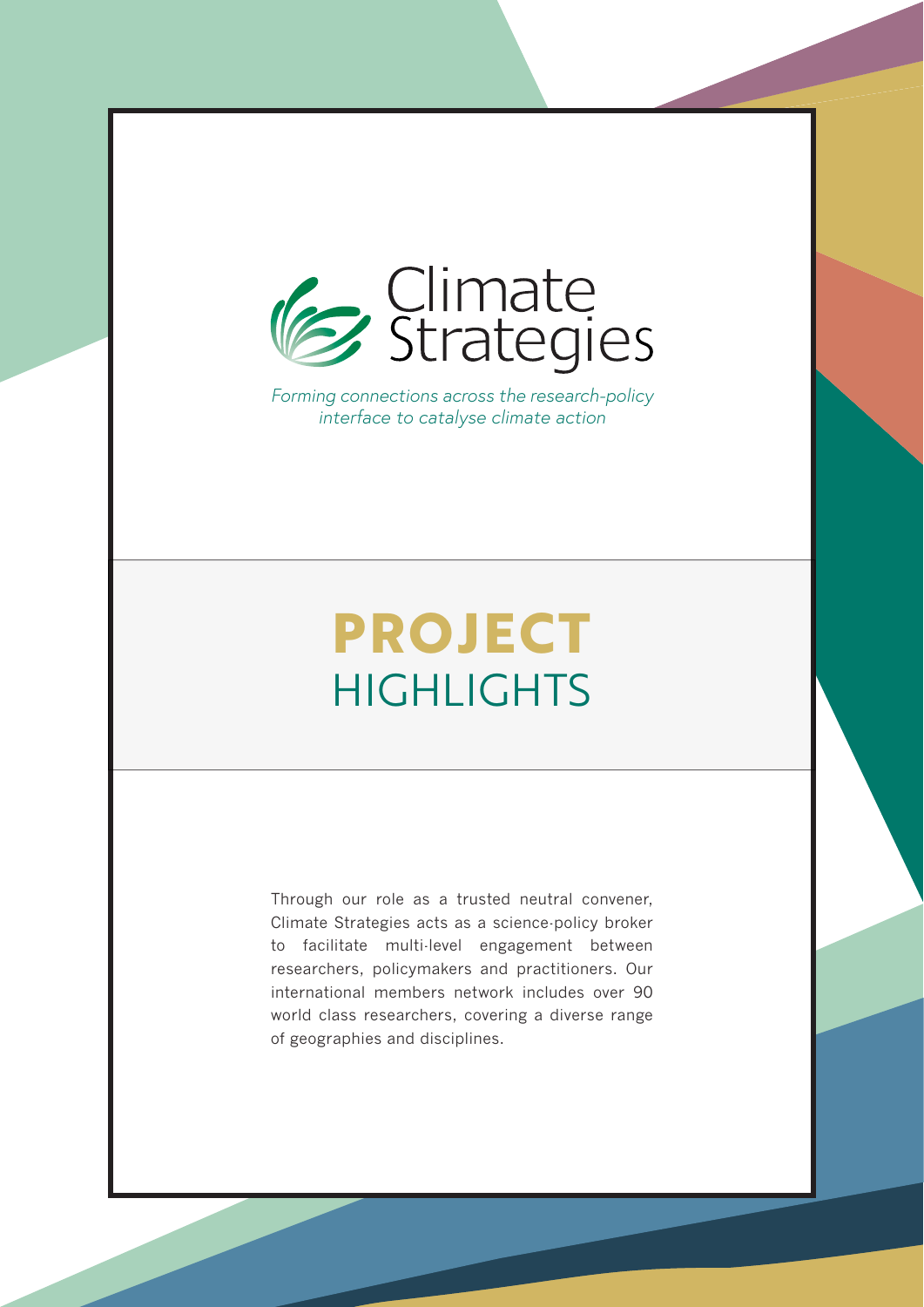See below a summary of the diverse range of projects that Climate Strategies are currently engaged in:

**Negative Emission Technologies: Readiness Assessment, Policy Instrument Design, Options for Governance and Dialogue (NET-RAPIDO)**

A 3-year research project to create a clear understanding of the opportunities, challenges and risks of negative emission technology (NETs) for climate action. Through informed analysis and dialogue amongst relevant stakeholders, we hope to break new ground on this often-controversial topic, particularly around questions of economic feasibility and the necessary levels of support.

**Funder**: Swedish Energy Agency **Partners**: Mälardalen University (lead) and Perspectives Climate Research **[negative-emissions.info](http://www.negative-emissions.info)**

**Summary for Financial Decision-Makers of the IPCC SR 1.5°C**

Upcoming new report covering relevant science from the IPCC SR 1.5°C, to help guide financial decision-making toward measures that mitigate against climate risks, and opportunities to invest in climate solutions. Tailored to financial decisionmakers across both private and public sectors, the report aims to strengthen and build capacity, enhancing the sector's contribution to achieving the goals of the Paris Agreement.

#### **Funder**: Green Climate Fund

**Partners**: 20 researchers/experts, convened by Climate Strategies

# **Carbon Pricing Leadership Coalition (CPLC) Executive Briefings**

Two upcoming executive briefs: (i) Carbon pricing and air quality; and (ii) Carbon pricing and social and economic distributional impacts, for the World Bank's Carbon Pricing Leadership Coalition. Providing analytical strength into carbon pricing dialogue, and connecting that dialogue to the experience in developing countries.

**Funder**: World Bank **Partners**: 3 authors, convened by Climate Strategies **[carbonpricingleadership.org](http://www.carbonpricingleadership.org)**

# **Climate Friendly Materials (CFM) Platform**

CFM Platform analyses policy frameworks to catalyse transformation of basic material production and use, to carbon neutrality by 2050. Its aim is to aid progress toward nationally-led industrial decarbonisation policy frameworks compatible with long-term EU strategy, and for Europe to capture the potential of a just and inclusive industrial transformation. This current project builds on Climate Strategies' work since 2013, examining policy frameworks to decarbonise the basic materials sector.

**Funders**: Multiple, including European Climate Foundation

**Partners**: Consortium of 10 leading research institutions, co-convened by Climate Strategies and DIW Berlin

**[climatestrategies.org/projects/european-climate](http://www.climatestrategies.org/projects/european-climate-friendly-materials-platform)[friendly-materials-platform](http://www.climatestrategies.org/projects/european-climate-friendly-materials-platform)**

# **Strengthen national climate policy implementation: Comparative empirical learning & creating linkage to climate finance (SNAPFI)**

New 3–year projects to enhance NDC ambition and support implementation in Brazil, India, Indonesia and South Africa, through research-based policy advice and capacity–building on climate finance. The project focusses on a) developing policy and financial instruments to mobilise private and public investments and transform markets, and b) structuring climate financing to support robust institutional frameworks and policies.

**Funder**: International Climate Initiative (IKI) of the Federal Ministry for Environment, Nature Conservation and Nuclear Safety of Germany **Partners**: Consortium of 11 partners led by DIW Berlin

**[climatestrategies.org/SNAPFI](http://www.climatestrategies.org/SNAPFI)**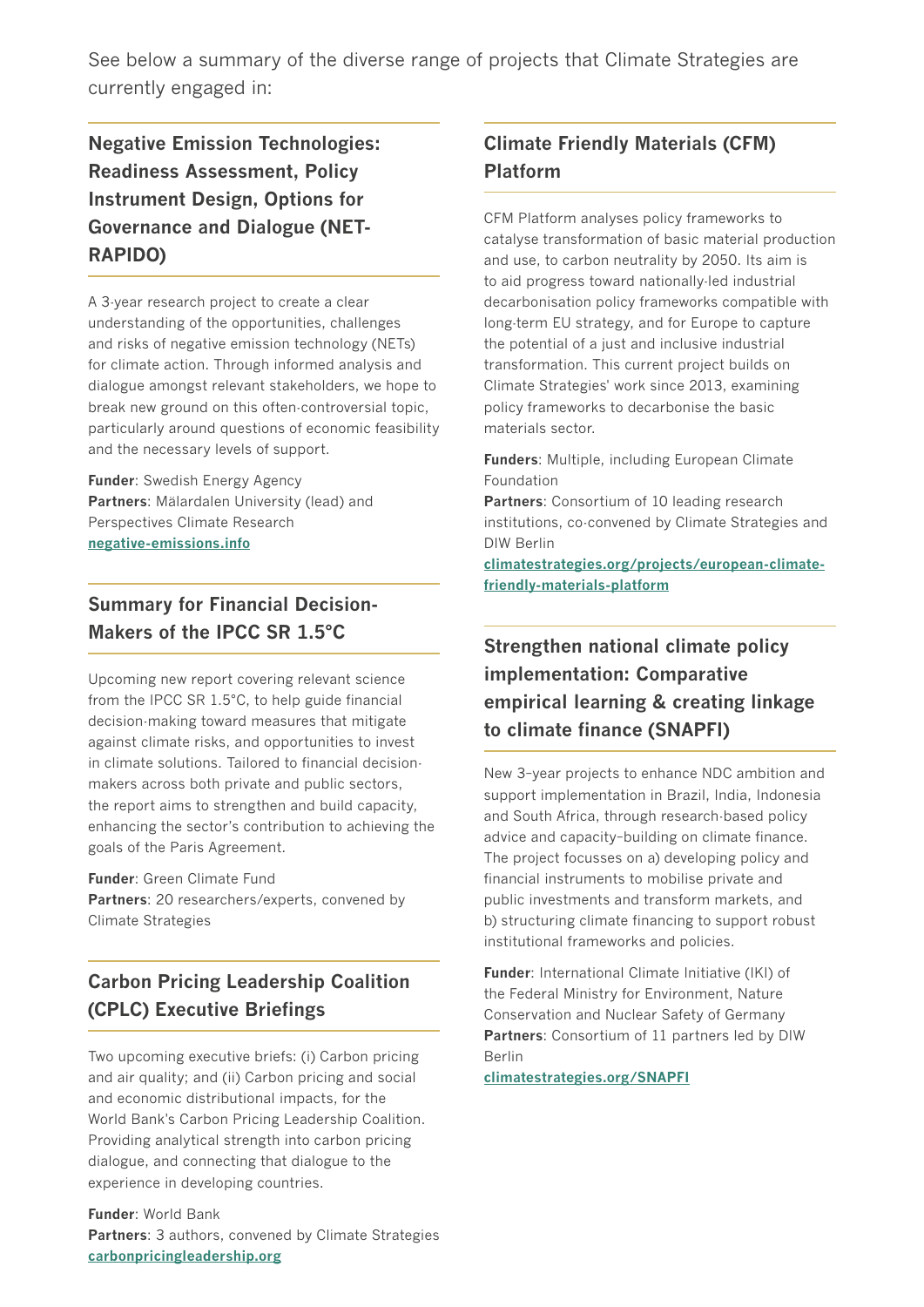# **Central and Eastern Europe (CEE) Climate Policy Frontier**

The project aims to improve sectoral climate policies to address emissions from the two non-ETS sectors: transport and buildings, in the Central and Eastern European region (Bulgaria, Czech Republic, Hungary, Poland, Romania and Slovakia) and on the European scale.

**Funders**: European Climate Initiative (EUKI) of the Federal Ministry for Environment, Nature Conservation and Nuclear Safety of Germany **Partners**: WiseEuropa (lead), Climate Analytics, Expert Forum

**[euki.de/en/euki-projects/cee-climate-policy](http://www.euki.de/en/euki-projects/cee-climate-policy)**

# **Secretariat of the Platform for Coal Regions in Transition (CRIT)**

The platform works as an open forum, gathering all relevant parties, local, regional and national governments, businesses and trade unions, NGOs and academia. It promotes knowledge–sharing and exchanges of experiences between EU coal regions, and represents a unique bottom-up approach to a just transition, enabling regions to identify and respond to their unique contexts and opportunities.

**Funder**: European Commission, DG ENER **Partners**: Ecorys (lead), ICLEI, Wuppertal Institut **[ec.europa.eu/energy/en/topics/oil-gas-and-coal/](http://www.ec.europa.eu/energy/en/topics/oil-gas-and-coal/eu-coal-regions) [eu-coal-regions](http://www.ec.europa.eu/energy/en/topics/oil-gas-and-coal/eu-coal-regions)**

# **COP21: Results, Implications, Pathways and Policies for Low-Emissions European Societies (COP21- RIPPLES)**

COP21 RIPPLES analyses the transformations required to implement the Paris Agreement (NDCs), and investigates what steps are needed to attain deeper, more ambitious decarbonisation targets, while mitigating socio-economic consequences of this transition. The most recent Ripples Policy Brief (available online) makes the case for placing a comprehensive EU Industrial Decarbonization Mission at the heart of the European Green Deal.

**Funder**: Horizon2020 **Partners**: Consortium of 18 partners led by IDDRI **[cop21ripples.eu](http://www.cop21ripples.eu)**

# **Greater Nationally Determined Contributions (NDCs) Ambition though Just Transition**

Building on a project conducted at COP24 in Katowice (**[climatestrategies.org/publication/](http://climatestrategies.org/publication/jt-after-cop24/) [jt-after-cop24/](http://climatestrategies.org/publication/jt-after-cop24/)**) we are exploring at COP25 in Madrid how Just Transition (JT) concepts can be implemented in order to strengthen countries' NDCs while at the same time offering new development opportunities, focussing specifically on non-Annex I countries, and Latin America in particular. The project will produce recommendations on *How to Include JT in your NDC?*

**Funder**: European Climate Foundation **[climatestrategies.org/projects/european-climate](http://www.climatestrategies.org/projects/european-climate-friendly-materials-platform)[friendly-materials-platform](http://www.climatestrategies.org/projects/european-climate-friendly-materials-platform)**

#### **Events at COP25 Madrid**

**Co-Benefits of Just Transition in Latin America** 3 Dec, 10:30 – 12:00, EU Pavilion

**Negative Emissions: The Emerging Debate** 4 Dec, 18:30 – 20:00, Hall 4, Side Event Room 1

**What about Stuff? Policy Frameworks to Decarbonize the Materials Industries**, 4 Dec, 17:30 – 19:00, Spanish Pavilion

**Negative Emissions: Dialogue on Enabling Frameworks** Friday 6 Dec, 14:00 – 15:00, Nordic Pavilion

**Social and Environmental Justice as Triggers for Robust Climate Action** 7 Dec, 12:00 – 13:30 Chilean Pavilion

#### **Climate Policy Journal COP25 Editor's Choice**

Published in partnership with Climate Strategies, the Climate Policy has a proud record of publishing cutting-edge papers that engage with issues on the agenda of the UN climate change negotiations. We are focusing our latest Editor's Choice on our most recent papers that fall into this category, to coincide with COP25. These articles will be available to read for free until 31/05/2020.

**[tandfonline.com/toc/tcpo20/current](http://www.tandfonline.com/toc/tcpo20/current)**